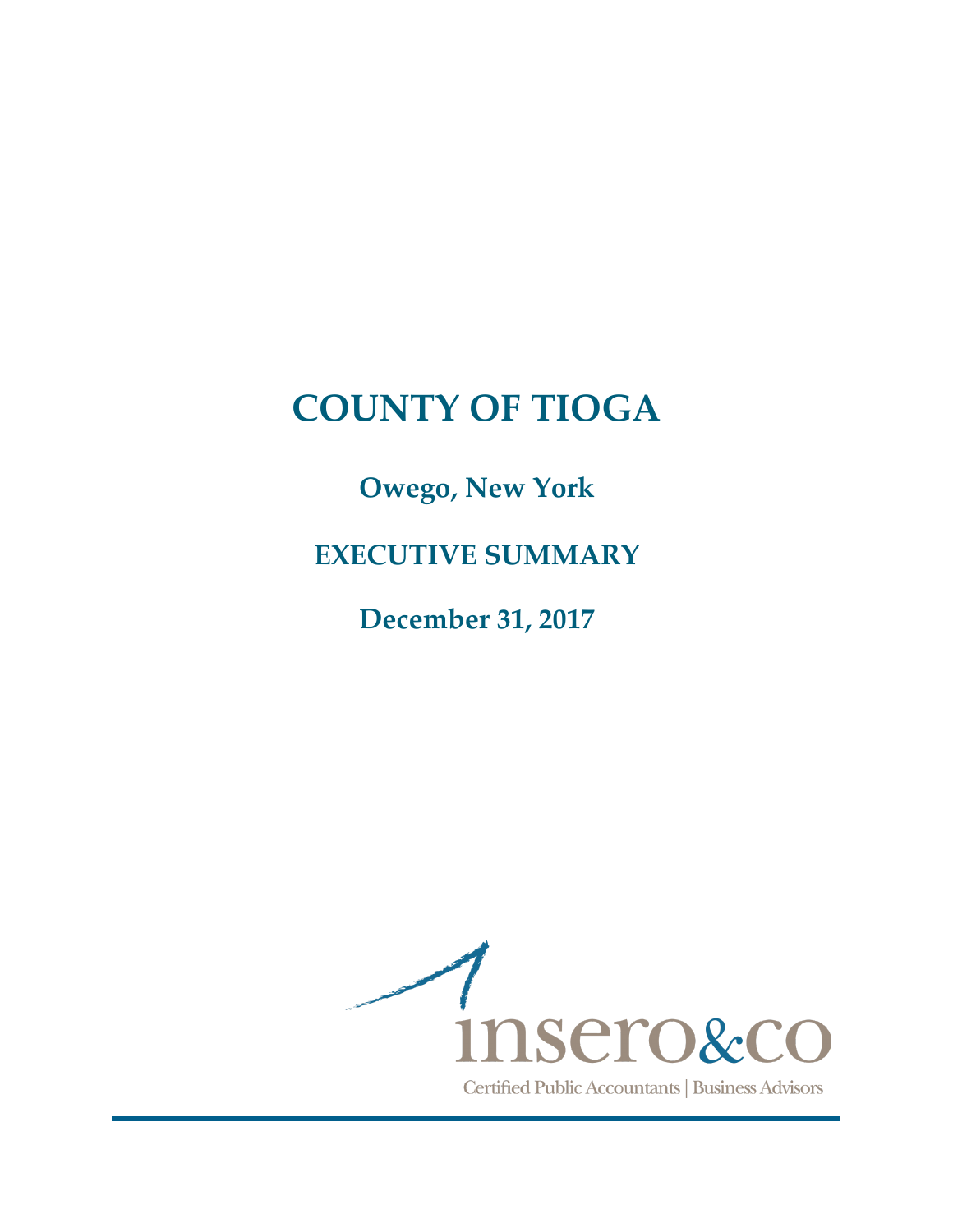#### **EXECUTIVE SUMMARY OF 2017 AUDIT REPORT AND FINDINGS**

Independent Auditor's Report on Basic Financial Statements

Independent Auditor's Report on Internal Control Over Financial Reporting and on Compliance and Other Matters Based on an Audit of Financial Statements Performed in Accordance with *Government Auditing Standards*

#### **Financial Statements Description of Report and Findings**

**Unmodified opinion** on the County of Tioga's (the County) basic financial statements for the year ended December 31, 2017.

Report on the County's compliance with laws and regulations that may have a direct and material effect on the basic financial statements, and on the County's internal control structure policies and procedures based on the auditor's understanding of the internal control structure and assessment of control risk obtained as part of the audit of the basic financial statements. This report identified **no material weaknesses or significant deficiencies in internal control** over financial reporting at the financial statement level and **no material instances of noncompliance**.

#### **Single Audit (Uniform Guidance) Report**

Independent Auditor's Report on Compliance For Each Major Program and on Internal Control Over Compliance Required by Uniform Guidance

Report on 1) the County's internal control structure policies and procedures used in administering federal award programs; and 2) compliance requirements with respect to its federal award programs. This report identified **no instances of noncompliance and no material internal control weaknesses** regarding compliance in accordance with Uniform Guidance.

There are numerous federal award programs; expenditures amounted to \$11,847,534.

Auditor's Communication with Those Charged with Governance at the Conclusion of the Audit

A letter that specifically addresses certain required communications to the Legislature in accordance with professional standards - there were **no comments of concern** related to:

- Qualitative Aspects of Accounting Practices
- Difficulties Encountered in Performing the Audit
- Corrected and Uncorrected Misstatements
- Disagreements with Management
- Management Representations
- Management Consultations with Other Independent Accountants
- Other Audit Findings or Issues
- Other Matters

Management Comment Letter A letter to management with any other selected communications. The letter contains discussion of other matters, and other discussion items.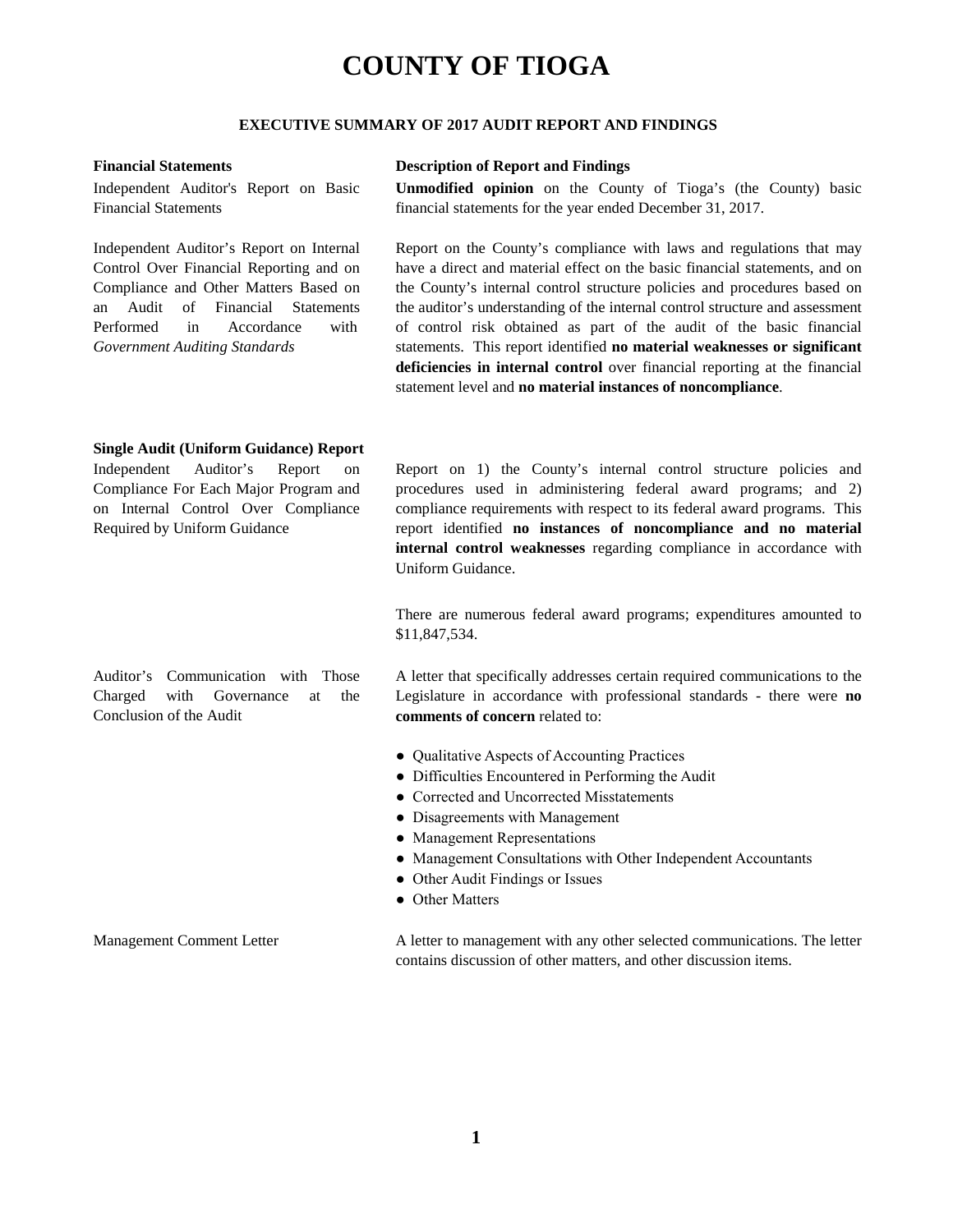### **5 YEAR FINANCIAL STATEMENT ANALYSIS**

| <b>GENERAL FUND</b>                                                              | 12/31/17         |               | 12/31/16     | 12/31/15         |               | 12/31/14                                                                                                     |               | 12/31/13     |
|----------------------------------------------------------------------------------|------------------|---------------|--------------|------------------|---------------|--------------------------------------------------------------------------------------------------------------|---------------|--------------|
| <b>ASSETS</b>                                                                    |                  |               |              |                  |               |                                                                                                              |               |              |
| Cash and investments                                                             | \$<br>15,434,717 | \$            | 20,928,303   | \$<br>17,713,850 | <sup>\$</sup> | 13,075,438                                                                                                   | <sup>\$</sup> | 11,675,314   |
| Taxes receivable                                                                 | 7,095,318        |               | 6,573,874    | 7,010,849        |               | 6,404,030                                                                                                    |               | 6,254,643    |
| Due from state and federal                                                       | 7,346,883        |               | 5,380,494    | 5,810,589        |               | 6,555,906                                                                                                    |               | 5,452,958    |
| Other receivables                                                                | 704,526          |               | 719,735      | 125,812          |               | 1,006,230                                                                                                    |               | 792,221      |
| Prepaid expenses                                                                 | 1,010,128        |               | 622,326      | 720,962          |               | 847,111                                                                                                      |               | 1,379,495    |
| Due from other governments                                                       | 14,815           |               |              |                  |               | 40,506                                                                                                       |               |              |
| Due from other funds                                                             |                  |               | 1,455,924    | 1,455,924        |               | 3,258,689                                                                                                    |               | 346,556      |
| <b>Total Assets</b>                                                              |                  |               |              |                  |               | $\underline{31,606,387}$ \$ $\underline{35,680,656}$ \$ $\underline{32,837,986}$ \$ $\underline{31,187,910}$ |               | \$25,901,187 |
| <b>LIABILITIES AND DEFERRED INFLOWS OF RESOURCES</b>                             |                  |               |              |                  |               |                                                                                                              |               |              |
| Accounts payable and accruals                                                    | \$<br>746,448    | $\mathcal{S}$ | 1,468,640 \$ | 997,871 \$       |               | 2,206,434 \$                                                                                                 |               | 2,431,351    |
| Due to other governments                                                         | 4,562,878        |               | 3,883,963    | 4,968,860        |               | 4,512,729                                                                                                    |               | 4,405,529    |
| Due to other funds                                                               |                  |               | 1,831,964    | 1,831,964        |               | 2,605,343                                                                                                    |               | 1,808,234    |
| Unearned revenue                                                                 | 1,026,721        |               | 1,662,667    | 1,122,814        |               | 2,669,387                                                                                                    |               | 956,016      |
| Deferred inflows of resources                                                    | 2,675,652        |               | 2,211,609    | 2,367,742        |               | 2,259,071                                                                                                    |               | 2,031,514    |
| <b>Total Liabilities and Deferred Inflows of Resources</b>                       | 9,011,699        |               | 11,058,843   | 11,289,251       |               | 14,252,964                                                                                                   |               | 11,632,644   |
| <b>FUND BALANCES</b>                                                             |                  |               |              |                  |               |                                                                                                              |               |              |
| Nonspendable                                                                     | 1,010,128        |               | 622,326      | 720,962          |               | 847,111                                                                                                      |               | 1,379,495    |
| Restricted                                                                       | 412,476          |               | 400,458      | 441,823          |               | 417,236                                                                                                      |               | 486,834      |
| Assigned                                                                         | 3,222,336        |               | 1,982,057    | 2,314,782        |               | 2,477,096                                                                                                    |               | 1,887,753    |
| Unassigned                                                                       | 17,949,748       |               | 21,616,972   | 18,071,168       |               | 13,193,503                                                                                                   |               | 10,514,461   |
| <b>Total Fund Balances</b>                                                       | 22,594,688       |               | 24,621,813   | 21,548,735       |               | 16,934,946                                                                                                   |               | 14,268,543   |
| <b>Total Liabilities and Deferred Inflows of Resources,</b><br>and Fund Balances | \$31,606,387     |               |              |                  |               | $$35,680,656$ $$32,837,986$ $$31,187,910$ $$25,901,187$                                                      |               |              |

*Note: Abstracted from audited financials - See audit reports for complete information*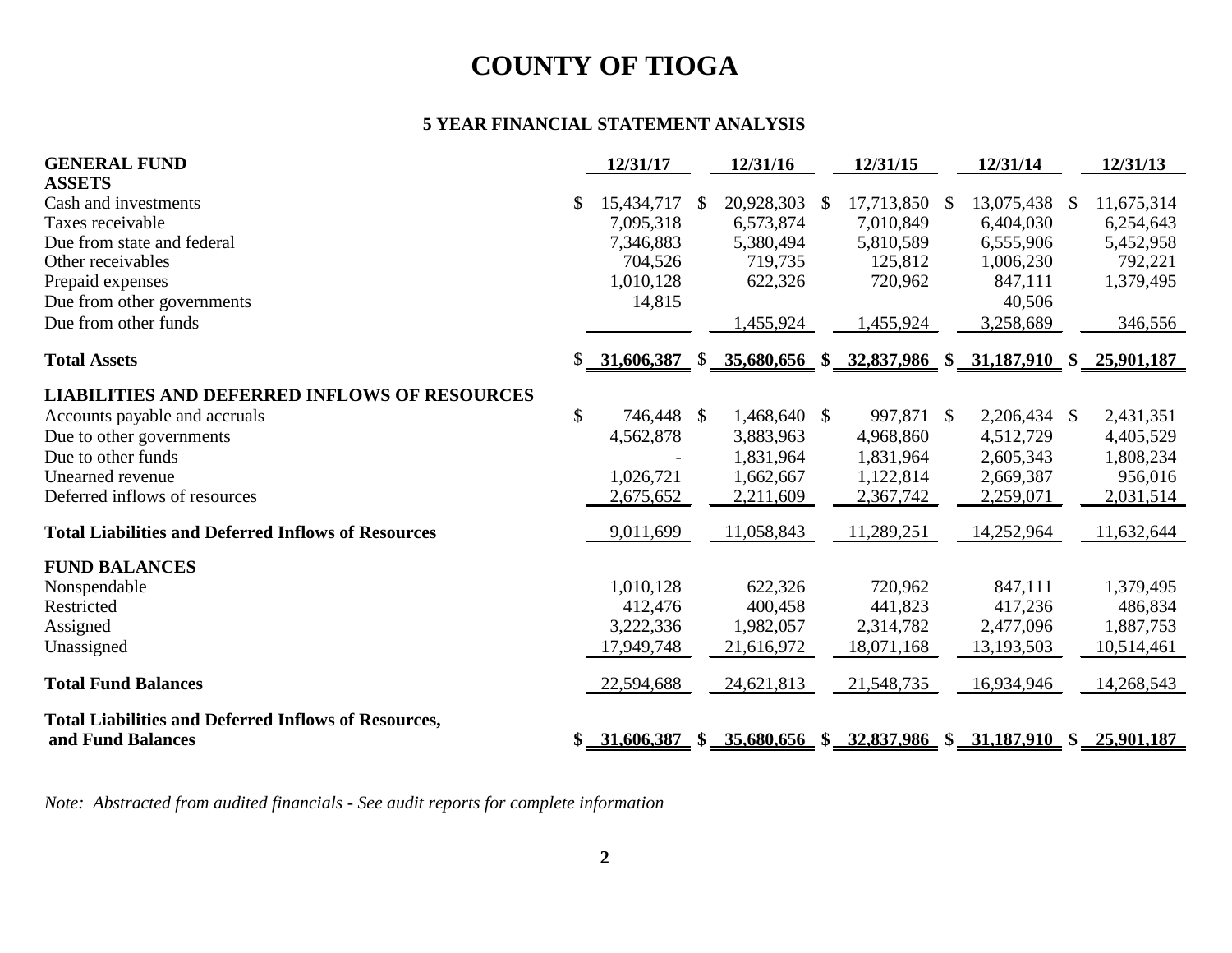#### **5 YEAR FINANCIAL STATEMENT ANALYSIS (CONTINUED)**

|                                       | 12/31/17               |              | 12/31/16    |               | 12/31/15    |              | 12/31/14       |              | 12/31/13     |
|---------------------------------------|------------------------|--------------|-------------|---------------|-------------|--------------|----------------|--------------|--------------|
| <b>REVENUES</b>                       |                        |              |             |               |             |              |                |              |              |
| Real property taxes and tax items     | \$<br>24,238,463       | <sup>S</sup> | 25,182,022  | \$            | 23,932,908  | <sup>S</sup> | 23,390,519     | <sup>S</sup> | 23,947,541   |
| Nonproperty tax items                 | 20,680,920             |              | 19,354,376  |               | 19,717,783  |              | 19,892,019     |              | 18,823,090   |
| Departmental income                   | 4,881,556              |              | 4,796,657   |               | 4,572,470   |              | 4,697,165      |              | 7,195,471    |
| Intergovernmental charges             | 130,041                |              | 311,532     |               | 421,031     |              | 555,946        |              | 516,905      |
| Use of money and property             | 83,663                 |              | 100,796     |               | 81,864      |              | 48,711         |              | 61,913       |
| Fines and forfeitures                 | 103,681                |              | 84,433      |               | 80,608      |              | 99,849         |              | 99,364       |
| Other                                 | 67,064                 |              | 431,135     |               | 394,674     |              | 521,428        |              | 331,431      |
| State sources                         | 10,493,237             |              | 9,781,598   |               | 8,821,819   |              | 9,509,821      |              | 8,810,869    |
| Federal sources                       | 6,919,007              |              | 6,848,125   |               | 7,705,798   |              | 7,138,990      |              | 8,028,295    |
| Other                                 |                        |              |             |               |             |              |                |              |              |
| <b>Total Revenues</b>                 | 67,597,632             |              | 66,890,674  |               | 65,728,955  |              | 65,854,448     |              | 67,814,879   |
| <b>EXPENDITURES</b>                   |                        |              |             |               |             |              |                |              |              |
| General governmental support          | 11,058,940             |              | 10,348,399  |               | 10,234,786  |              | 10,660,758     |              | 10,331,288   |
| Education                             | 4,811,419              |              | 4,468,732   |               | 4,091,128   |              | 4,501,850      |              | 4,269,886    |
| Public safety                         | 9,755,439              |              | 8,299,810   |               | 7,648,139   |              | 7,131,869      |              | 7,268,216    |
| Public health                         | 4,698,403              |              | 4,652,355   |               | 4,364,389   |              | 4,740,561      |              | 6,008,829    |
| Transportation                        | 161,318                |              | 190,734     |               |             |              | 1,179,181      |              | 987,387      |
| Economic assistance and opportunity   | 19,361,392             |              | 18,957,933  |               | 18,501,704  |              | 19,629,686     |              | 20,746,825   |
| Culture and recreation                | 324,331                |              | 346,422     |               | 338,412     |              | 338,028        |              | 285,172      |
| Home and community service            | 628,830                |              | 628,662     |               | 767,759     |              | 704,465        |              | 702,591      |
| <b>Employee benefits</b>              | 12,239,345             |              | 11,576,056  |               | 11,302,934  |              | 11,074,461     |              | 12,176,498   |
| Debt service (principal and interest) | 2,110,584              |              | 2,107,699   |               | 2,114,957   |              | 1,822,886      |              | 1,654,580    |
| <b>Total Expenditures</b>             | 65,150,001             |              | 61,576,802  |               | 59,364,208  |              | 61,783,745     |              | 64, 431, 272 |
| <b>Excess of Revenues</b>             | 2,447,631              |              | 5,313,872   |               | 6,364,747   |              | 4,070,703      |              | 3,383,607    |
| Transfers in (out)                    | (4, 474, 756)          |              | (2,240,794) |               | (1,750,958) |              | (1,404,300)    |              | (2,638,234)  |
| <b>Net Change in Fund Balance</b>     | \$<br>$(2,027,125)$ \$ |              | 3,073,078   | $\mathbf{\$}$ | 4,613,789   | -SS          | $2,666,403$ \$ |              | 745,373      |

*Note: Abstracted from audited financials - See audit reports for complete information*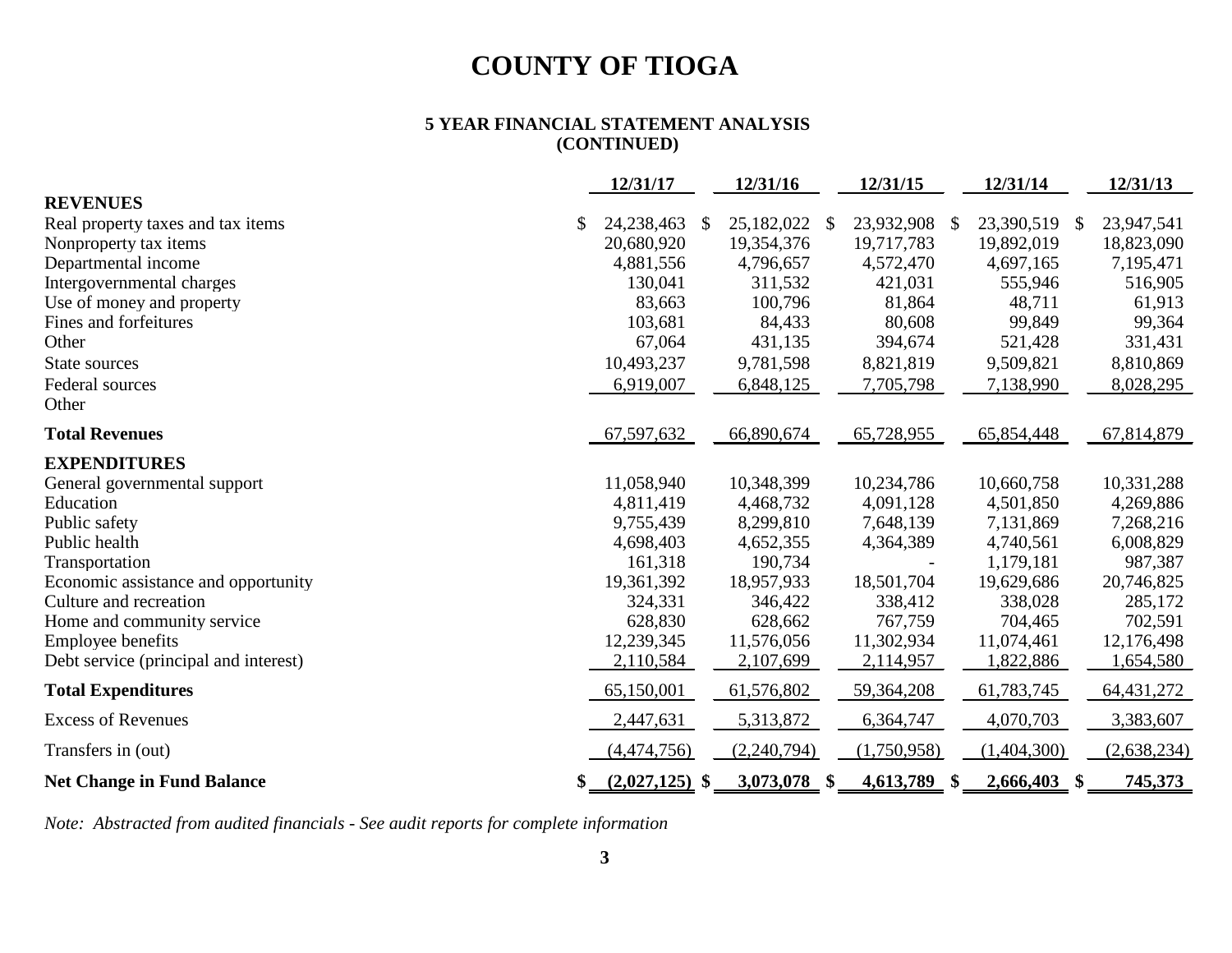#### **5 YEAR FINANCIAL STATEMENT ANALYSIS (CONTINUED)**

|                                       | 12/31/17  | 12/31/16  | 12/31/15  | 12/31/14  | 12/31/13   |
|---------------------------------------|-----------|-----------|-----------|-----------|------------|
| <b>REVENUES AND TRANSFERS IN</b>      |           |           |           |           |            |
| <b>IN OTHER FUNDS</b>                 |           |           |           |           |            |
| Refuse and Garbage Fund               | 1,231,600 | 1,160,631 | 1,274,039 | 1,061,202 | ,069,668   |
| <b>County Road Fund</b>               | ,988,357  | 2,026,381 | 2,028,546 | 1,942,813 | 2,010,269  |
| Road Machinery Fund                   | 395,669   | 838,362   | 44,602    | 697,323   | 696,934    |
| <b>Special Grant Fund</b>             | 807,851   | 408,635   | 310,464   | 505,024   | 470,089    |
| <b>Capital Projects Funds</b>         | 4,935,297 | 1,753,890 | 4,510,703 | 4,326,126 | 14,368,760 |
|                                       |           |           |           |           |            |
| <b>EXPENDITURES AND TRANSFERS OUT</b> |           |           |           |           |            |
| <b>IN OTHER FUNDS</b>                 |           |           |           |           |            |
| Refuse and Garbage Fund               | ,280,086  | ,293,240  | 1,175,694 | 1,195,461 | ,203,723   |
| <b>County Road Fund</b>               | ,898,770  | 2,336,075 | 2,299,157 | 1,933,001 | ,961,094   |
| Road Machinery Fund                   | 596,934   | 557,465   | 629,038   | 660,376   | 689,875    |
| <b>Special Grant Fund</b>             | 486,394   | 400,149   | 341,271   | 496,493   | 467,590    |
| <b>Capital Projects Funds</b>         | 4,424,145 | 5,586,186 | 6,785,683 | 8,540,816 | 5,244,341  |

*Note: Abstracted from audited financials - See audit reports for complete information*